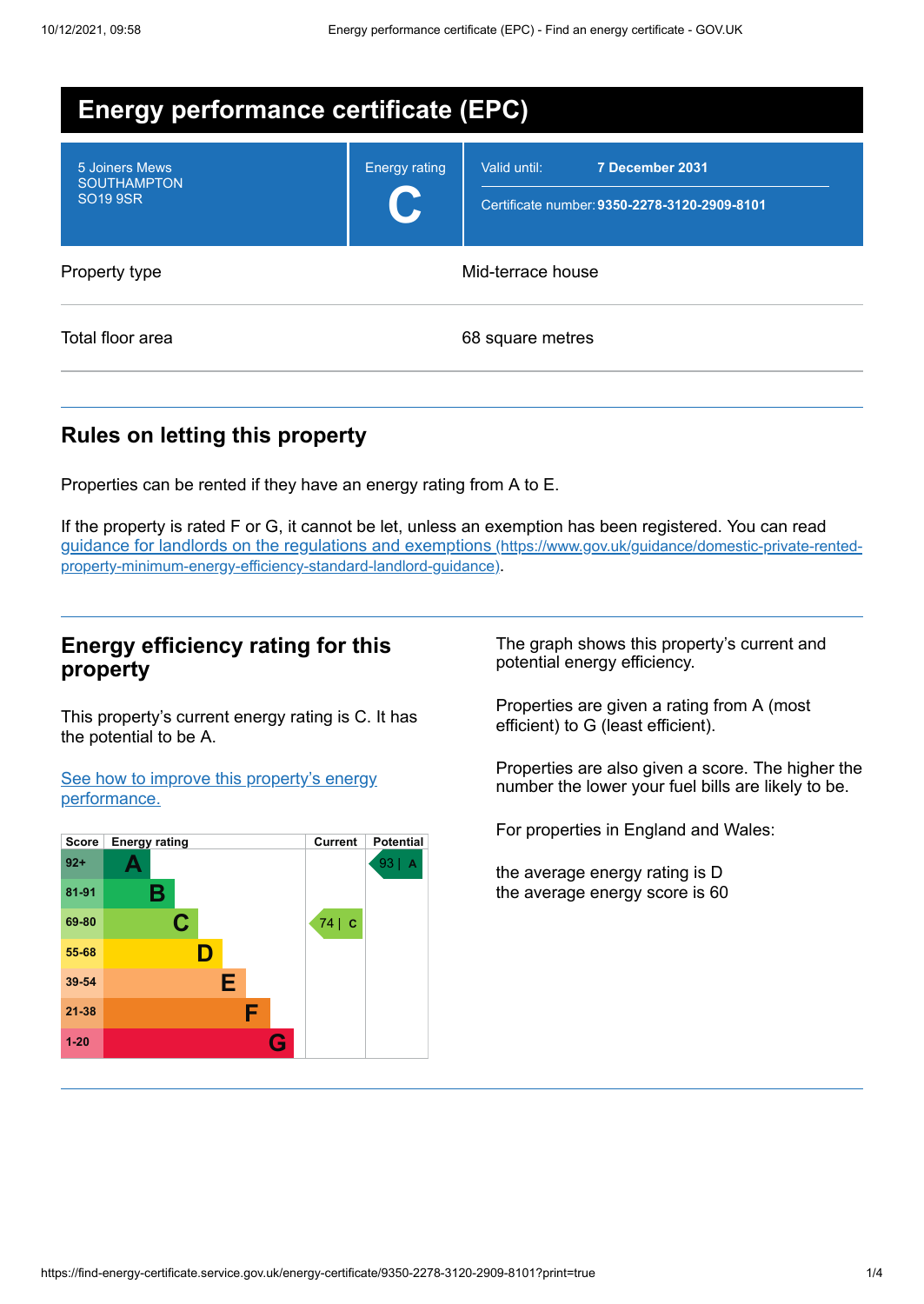# **Breakdown of property's energy performance**

This section shows the energy performance for features of this property. The assessment does not consider the condition of a feature and how well it is working.

Each feature is assessed as one of the following:

- very good (most efficient)
- good
- average
- poor
- very poor (least efficient)

When the description says "assumed", it means that the feature could not be inspected and an assumption has been made based on the property's age and type.

| <b>Feature</b>       | <b>Description</b>                         | Rating    |
|----------------------|--------------------------------------------|-----------|
| Wall                 | Cavity wall, as built, insulated (assumed) | Good      |
| Roof                 | Pitched, 300 mm loft insulation            | Very good |
| Window               | Fully double glazed                        | Good      |
| Main heating         | Boiler and radiators, electric             | Average   |
| Main heating control | Programmer, room thermostat and TRVs       | Good      |
| Hot water            | From main system, no cylinder thermostat   | Poor      |
| Lighting             | Low energy lighting in all fixed outlets   | Very good |
| Floor                | Solid, insulated (assumed)                 | N/A       |
| Secondary heating    | None                                       | N/A       |

#### **Primary energy use**

The primary energy use for this property per year is 307 kilowatt hours per square metre (kWh/m2).

| <b>Environmental impact of this</b><br>property                                                                                                                                                      |                             | This property produces                                                                                                                                        | 3.5 tonnes of CO2 |
|------------------------------------------------------------------------------------------------------------------------------------------------------------------------------------------------------|-----------------------------|---------------------------------------------------------------------------------------------------------------------------------------------------------------|-------------------|
| This property's current environmental impact<br>rating is E. It has the potential to be C.<br>Properties are rated in a scale from A to G<br>based on how much carbon dioxide (CO2) they<br>produce. |                             | This property's potential<br>production                                                                                                                       | 1.3 tonnes of CO2 |
|                                                                                                                                                                                                      |                             | By making the recommended changes, you<br>could reduce this property's CO2 emissions by<br>2.2 tonnes per year. This will help to protect the<br>environment. |                   |
| Properties with an A rating produce less CO2                                                                                                                                                         |                             |                                                                                                                                                               |                   |
| than G rated properties.                                                                                                                                                                             |                             | Environmental impact ratings are based on<br>assumptions about average occupancy and                                                                          |                   |
| An average household<br>produces                                                                                                                                                                     | 6 tonnes of CO <sub>2</sub> | energy use. They may not reflect how energy is<br>consumed by the people living at the property.                                                              |                   |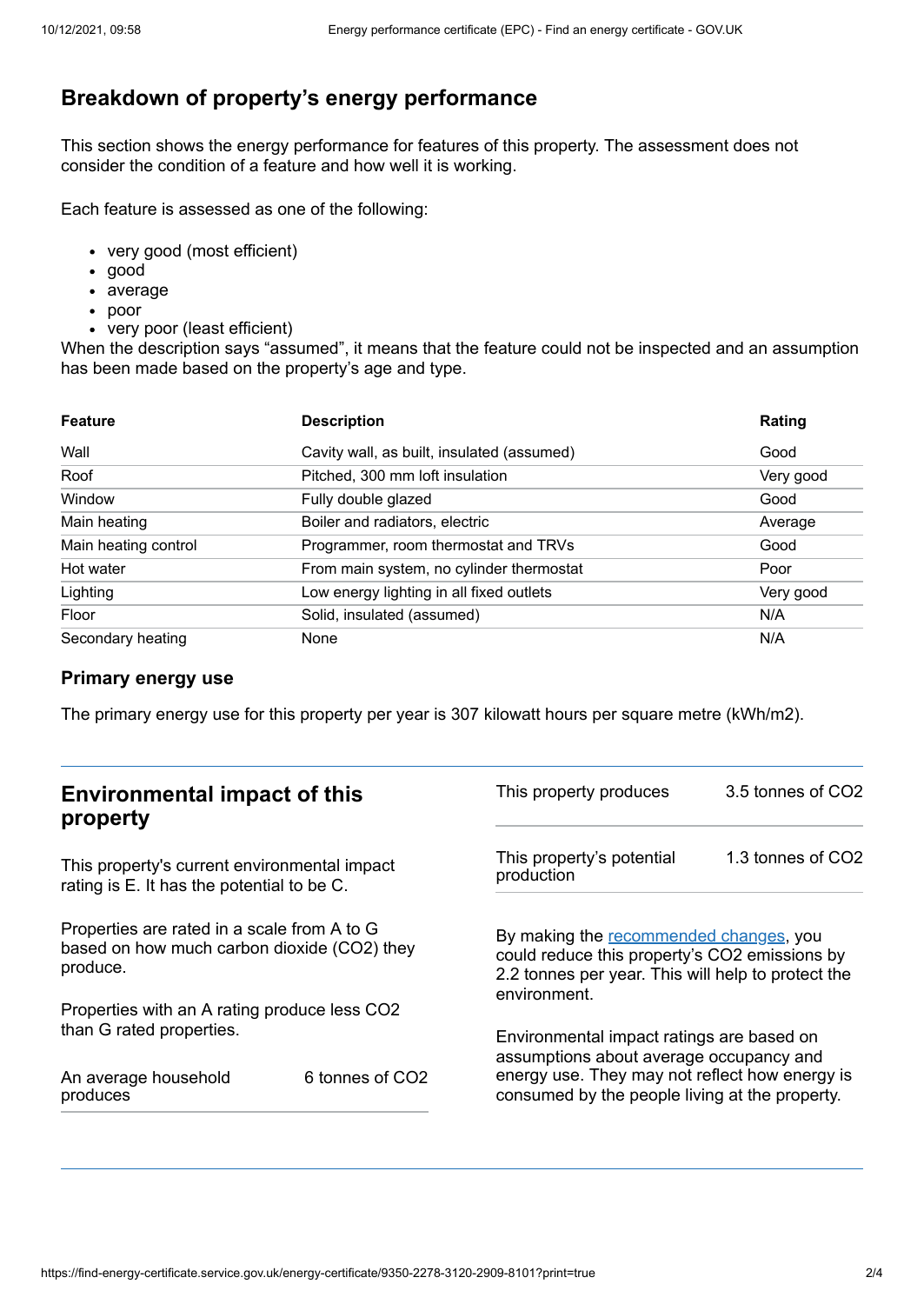# <span id="page-2-0"></span>**How to improve this property's energy performance**

Making any of the recommended changes will improve this property's energy efficiency.

If you make all of the recommended changes, this will improve the property's energy rating and score from C (74) to A (93).

| <b>Recommendation</b>        | <b>Typical installation cost</b> | <b>Typical yearly saving</b> |
|------------------------------|----------------------------------|------------------------------|
| 1. Party wall insulation     | £300 - £600                      | £106                         |
| 2. Solar water heating       | £4.000 - £6.000                  | £95                          |
| 3. Solar photovoltaic panels | £3,500 - £5,500                  | £389                         |

## **Paying for energy improvements**

Find energy grants and ways to save energy in your home. [\(https://www.gov.uk/improve-energy-efficiency\)](https://www.gov.uk/improve-energy-efficiency)

| <b>Estimated energy use and</b> |  |
|---------------------------------|--|
| potential savings               |  |

| Estimated yearly energy<br>cost for this property | £656 |
|---------------------------------------------------|------|
| Potential saving                                  | £201 |

The estimated cost shows how much the average household would spend in this property for heating, lighting and hot water. It is not based on how energy is used by the people living at the property.

The estimated saving is based on making all of the [recommendations](#page-2-0) in how to improve this property's energy performance.

For advice on how to reduce your energy bills visit Simple Energy Advice [\(https://www.simpleenergyadvice.org.uk/\)](https://www.simpleenergyadvice.org.uk/).

## **Heating use in this property**

Heating a property usually makes up the majority of energy costs.

#### **Estimated energy used to heat this property**

| Space heating | 3856 kWh per year |
|---------------|-------------------|
| Water heating | 2475 kWh per year |

#### **Potential energy savings by installing insulation**

The assessor did not find any opportunities to save energy by installing insulation in this property.

You might be able to receive Renewable Heat Incentive payments [\(https://www.gov.uk/domestic](https://www.gov.uk/domestic-renewable-heat-incentive)renewable-heat-incentive). This will help to reduce carbon emissions by replacing your existing heating system with one that generates renewable heat. The estimated energy required for space and water heating will form the basis of the payments.